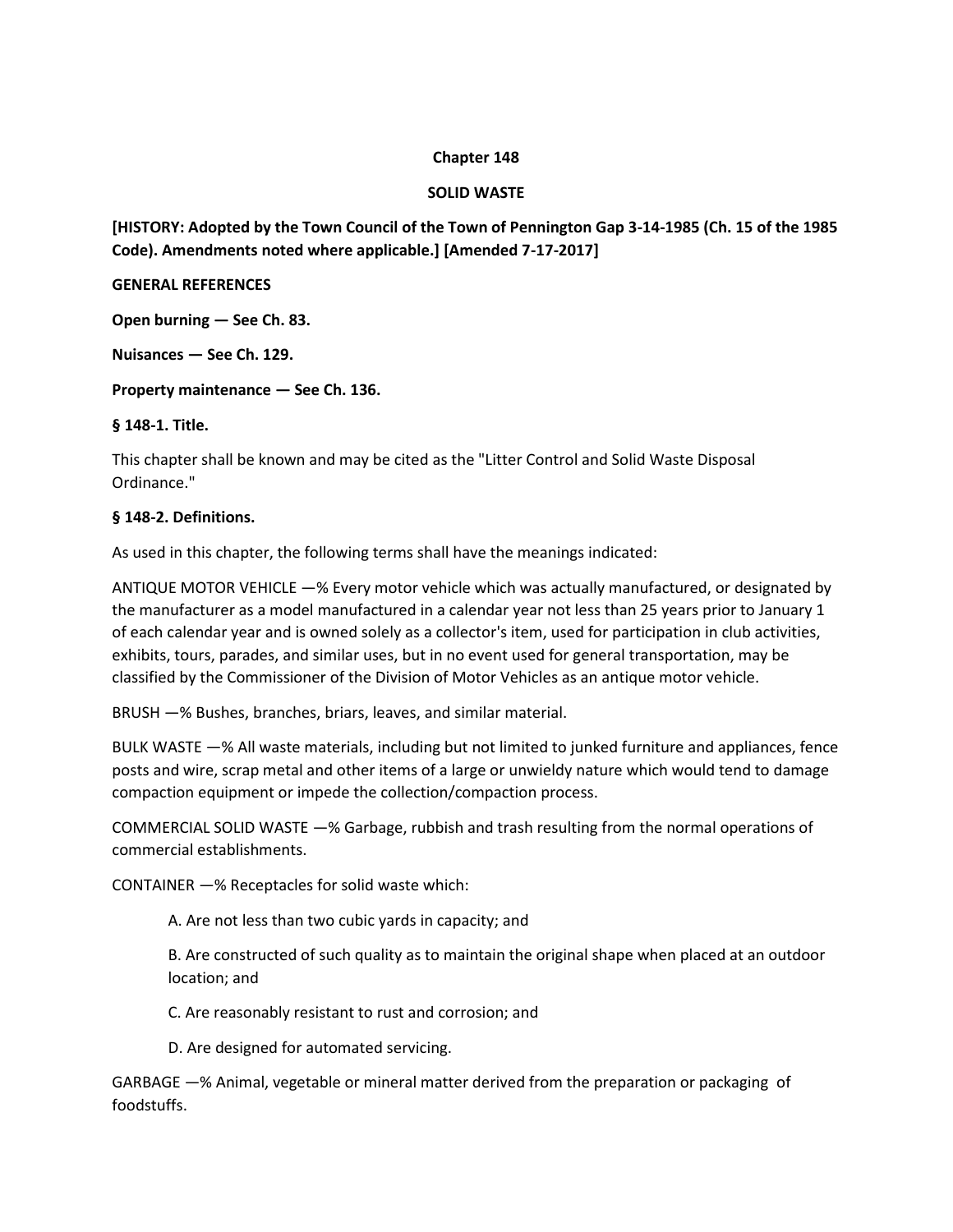HOUSEHOLD SOLID WASTE —% Garbage, rubbish and trash resulting from the normal day-to-day activities of households.

INSTITUTION —% Any public or private establishment which educates, instructs, treats for health purposes, or otherwise performs a service or need for the community, region, state, or nation, excluding the county school system.

INSTITUTION SOLID WASTE —% Garbage, rubbish and trash resulting from the operations of institutions.

LITTER —% All waste materials, including but not limited to bottles, glass, crockery, cans, scrap metal, paper, plastic, rubber, garbage, offal, waste or scrap building materials, tires, brush, junked furniture and appliances, carcasses, disposable packages or containers, which have a volume of 12 cubic inches or less per item, which are thrown or disposed of as prohibited herein, but not including the properly disposed of waste of the primary processes of mining, logging, saw-milling, farming or manufacturing.

LITTER RECEPTACLE —% Receptacles for litter which:

A. Are of not less than 10 nor more than 15 gallons in capacity; and

B. Are constructed of such quality as to maintain the original shape when placed at an outdoor location; and

C. Are reasonably resistant to rust and corrosion; and

D. Are designed for manual servicing.

MOTOR VEHICLE —% Every vehicle as herein defined which is self-propelled or designed for selfpropulsion. Any structure designed, used or maintained primarily to be loaded on or affixed to a motor vehicle to provide a mobile dwelling, sleeping place, office or commercial space shall be considered a part of a motor vehicle.

MUNICIPAL CONTAINERS, TRASH CANS, AND LITTER RECEPTACLES —% Those placed and maintained for use by the Town government or the public.

MUNICIPAL SOLID WASTE —% Garbage, rubbish and trash resulting from the normal activities of the Town government.

PERMITTED DISPOSAL SITE —% A location approved by the State Department of Health and the Town of Pennington Gap for the disposal of waste.

PERSON —% Any natural person, corporation, partnership, association, firm, receiver, guardian, trustee, executor, administrator, fiduciary, or representative or group of individuals or entities of any kind.

PRIVATE CONTAINERS, TRASH CANS, AND LITTER RECEPTACLES —% Those placed and maintained for use by a commercial business or institution or their agent(s).

PRIVATE PROPERTY —% Property owned by any person, as such is defined herein, including but not limited to yards, grounds, driveways, entrance or passageways, parking areas, storage areas, any stream, creek, river, or body of water, vacant land and recreation facilities.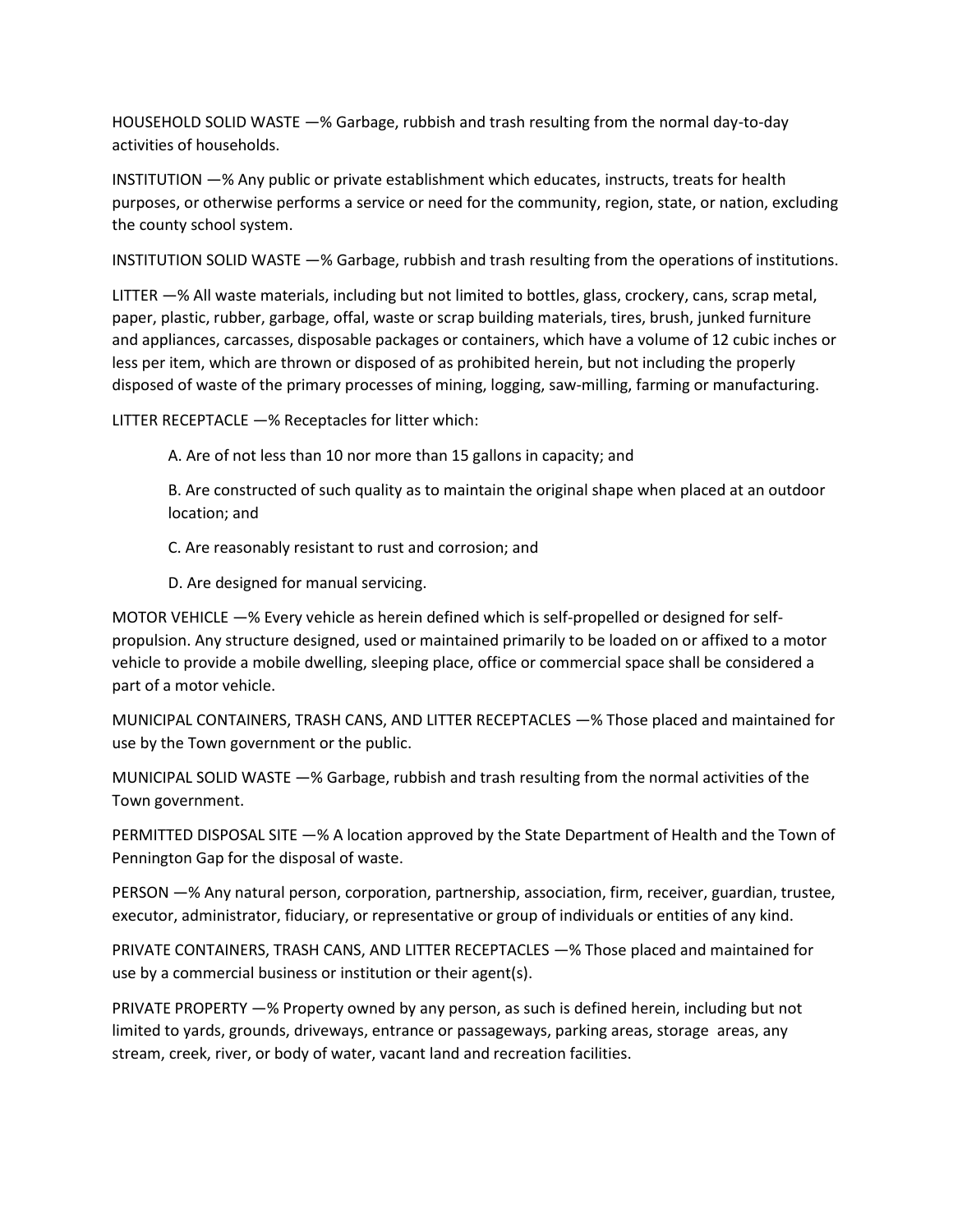PUBLIC PROPERTY —% Any area that is used or held out for use by the public, whether owned or operated by public or private interests, including but not limited to highways, streets, alleys, parks, medians, recreation areas, sidewalks, streams, creeks, rivers, or bodies of water.

RUBBISH AND TRASH —% Waste material, not to include food wastes.

SCHOOL CONTAINERS, TRASH CANS, AND LITTER RECEPTACLES —% Those placed and maintained for use by the school system or its agent(s).

SCHOOL SOLID WASTE —% Garbage, rubbish and trash resulting from the normal operation of the school system.

SEMITRAILER —% Every vehicle of the trailer type so designed and used in conjunction with a motor vehicle that some part of its own weight and that of its own load rests upon or is carried by another vehicle.

THE PUBLIC —% Individuals, but specifically excluding businesses, firms, corporations, institutions, partnerships, estates, and similar organizations, associations or entities.

TRAILER —% Every vehicle without motive power designed for carrying property or passengers wholly on its own structure and for being drawn by a motor vehicle.

TRASH CANS —% Receptacles for solid waste which:

A. Are not less than 16 gallons nor more than 32 gallons in capacity; and

B. Are constructed of such quality as to maintain the original shape when placed at an outdoor location; and

C. Are reasonably resistant to rust and corrosion; and

D. Are designed for manual servicing.

VEHICLE —% Every device capable of being moved upon a public highway or waterway and in, upon or by which any person or property may be transported or drawn upon a public highway or waterway, and shall also include any watercraft, boat, ship, vessel, barge or other floating craft, except devices moved by human power, or used exclusively upon stationary rails or a tractor used exclusively for agricultural purposes and not licensed pursuant to state law, which is not operated upon any public highway for purposes other than crossing such public highway, along such highway between two tracts of land for farming purposes, or any other necessary and legal purpose.

HAZARDOUS REFUSE – No contagious disease refuse or any other refuse that may cause a public health hazard shall be place in any receptacle used for collection by the Town or collection by any private agency, unless so authorized under this section. In particular, the following types of refuse items shall be given special care and preparation before disposal of the items in any refuse container:

(1) Hypodermic syringe, needle or similar instrument. No person shall dispose of or discard any hypodermic syringe, hypodermic needle of any instrument or device for making hypodermic injections before first breaking, disassembling, destroying or otherwise rendering the instrument or device inoperable and incapable of reuse. Such hypodermic syringe, needle, instrument or device shall not be disposed of without safeguarding by wrapping or securing the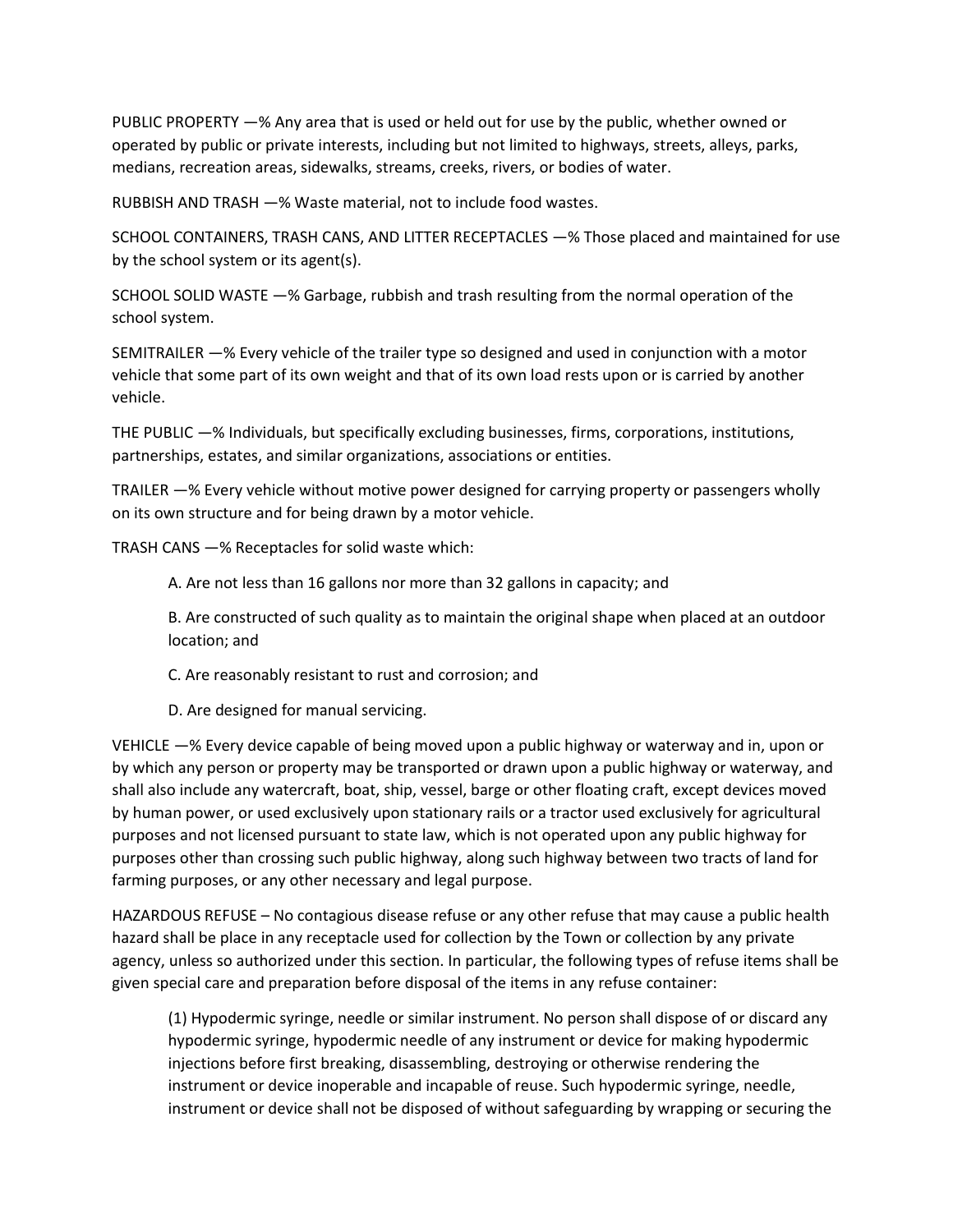syringe, needle, instrument or device in a suitable manner so as to avoid the possibility of causing injury to the collection personnel.

(2) Ashes. Ashes that are to be collected by the Town or private collectors must have been wetted and cooled to the touch prior to collection. Ashes shall be placed in suitable containers and shall not be placed with the normal refuse unless separately wrapped. So that they will not cause injury to the collection personnel.

(3) Pressurized cans. All pressurized cans containing pesticides or any other dangerous materials shall be released of all pressure before being deposited in a receptacle for collection by the Town or any private collection agency.

(4) Glass. All broken glass or any type of glass that may cause injury to refuse collection personnel shall be separately wrapped to prevent injury and placed with the normal refuse.

(5) Pesticides. All pesticide containers and other poisonous containers shall be emptied before being placed for collection.

# **§ 148-3. Minimum standards.**

Construction standards for litter receptacles and other solid waste containers shall be as by statute and subordinately as herein.

### **§ 148-4. Construction, placement, use, service and maintenance.**

Construction, placement, use, service and maintenance of litter receptacles, trash cans, containers and other solid waste containment devices shall be as defined by statute. Additionally, the Town or its authorized agent(s) may direct commercial establishments and institutions to install additional litter receptacles, trash cans or containers for litter or solid waste control, health, or aesthetic reasons. Such notice shall be in the manner prescribed in § 148-23 hereof.

### **§ 148-5. Littering prohibited.**

A. It shall be unlawful for any person to drop, discard, deposit, or otherwise dispose of litter in or upon any public or private property within the corporate limits of the Town of Pennington Gap except in litter receptacles, trash cans, containers or in a permitted disposal site.

B. When a violation of this section has been observed by any person, and the matter dumped or disposed of has been ejected from a motor vehicle, the owner or operator of such motor vehicle shall be presumed to be the person ejecting such trash, garbage, refuse, or other unsightly matter; provided, however, that such presumption shall be rebuttable by competent evidence.

### **§ 148-6. Uncovered vehicles; escape of load.**

A. No vehicle used to transport litter or other items likely to fall or be blown from such vehicle shall be driven or moved, stopped or parked on any highway unless such vehicle is covered to prevent any of its load from dropping, sifting, leaking or otherwise escaping therefrom; provided, however, that sand or any substance to increase traction or water or other substance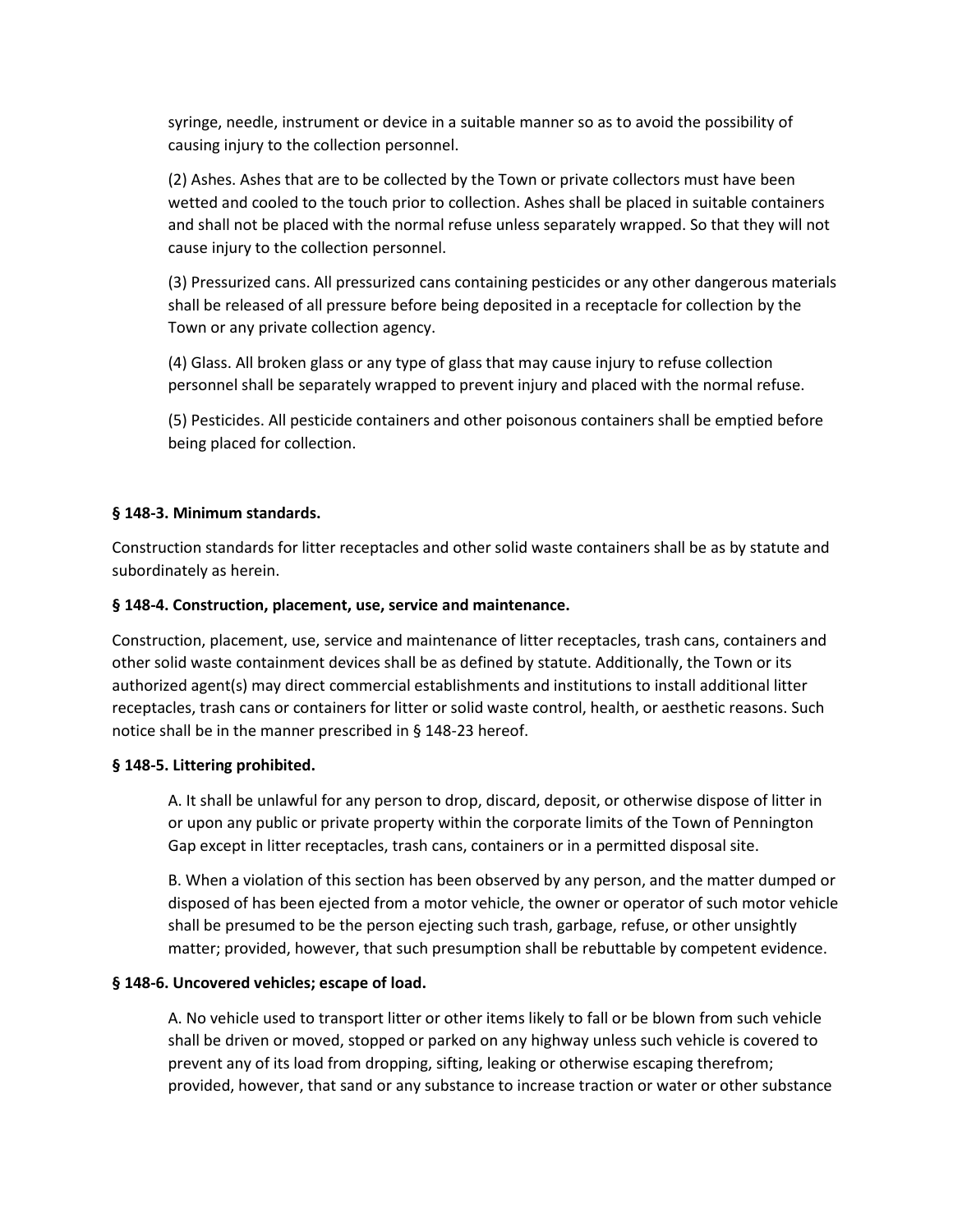may be applied on a roadway in the cleaning or maintaining of such roadway by the state or local government agency having such responsibilities.

B. Any person operating a vehicle from which glass or objects have fallen, escaped, or been ejected, which would cause an obstruction or damage a vehicle or otherwise endanger travelers or animals on such public property, shall immediately cause the public property to be cleaned of all glass or objects and shall pay any costs therefor as well as be subject to fine and/or imprisonment.

# **§ 148-7. Areas surrounding commercial establishments and institutions.**

It shall be the duty of each proprietor, owner, and operator of any business, industry, or institution to keep the adjacent and surrounding area clean and free of litter. These areas include, but are not limited to, public and private sidewalks, roads and alleys, grounds, parking lot(s), loading and unloading areas, and all vacant lots which are owned or leased by said establishment or institution.

### **§ 148-8. Maintenance of residential property.**

# **[Amended by Council vote-December 21, 2020 to include violation]**

It shall be the duty of each residential property owner and tenant to keep all exterior private property free of litter, garbage, rubbish and trash, bulk waste and other unsightly matter. These areas shall include, but not be limited to, sidewalks, alleys, driveways, yards and grounds, fences, walls, property lines, drainages, and vacant lots in residential areas. Violation of this is a Class 4 misdemeanor.

#### **§ 148-9. Commercial waste haulers.**

A. All persons engaged in the operation of a waste collection service in the Town of Pennington Gap shall use vehicles which are constructed or covered in such a manner as to prevent the distribution of waste.

B. Said persons shall dispose of waste only in a permitted disposal site.

### **§ 148-10. Sweeping litter into street prohibited.**

It shall be unlawful to sweep or push litter or other waste material or unsightly matter from sidewalks into streets. Such waste(s) shall be deposited into a litter receptacle, trash can, or container, or otherwise disposed of in a legal manner.

### **§ 148-11. Construction and demolition sites.**

A. It shall be unlawful for any owner, agent, or contractor to permit the accumulation of litter or other waste material or unsightly matter at any construction or demolition site.

B. It shall be the duty of the owner, agent, or contractor in charge of a construction or demolition project to collect and contain to prevent scattering said matter.

C. The wastes referenced in Subsections A and B shall be removed from said site or project as necessary to prevent health and safety hazards but in no instance later than the conclusion of said project or major phases of said project.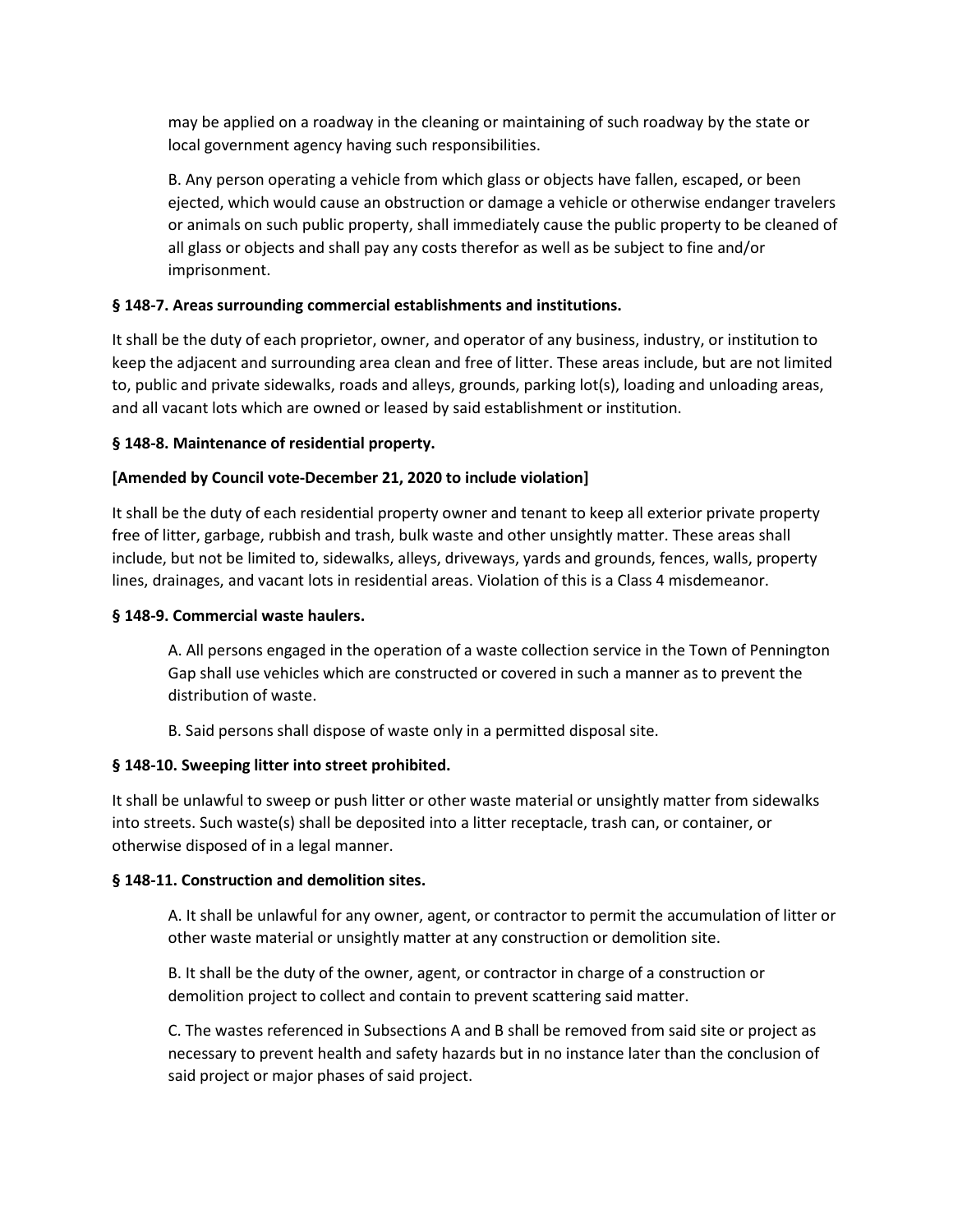### **§ 148-12. Handbills and advertising material.**

It shall be unlawful for any person to distribute commercial handbills, leaflets, flyers, or any other advertising or informational material in such a manner that it litters either public or private property through the action or reasonably foreseeable action of wind or animals.

### **§ 148-13. Household solid waste containerization and removal.**

### **[Amended by Council vote-December 21, 2020 to include disability]**

A. All household solid waste shall be containerized receptacles provided by the Town. If it is not feasible for the Town to provide the container, waste shall be containerized in trash bags which are at least 1.5 mil thick and not exceeding 30 gallons capacity and/or in trash cans. If the household is deemed to have an excessive amount of trash, the household will be furnished an additional receptacle at an additional charge.

B. Said waste shall be placed for collection at the point designated by those employees of the Town who operate the Town's collection equipment; provided, however, that in all instances, unless special circumstances exist, which may include but not limited to disability of the occupant of the dwelling, this point must be along the curb or side of the street.

C. All households are required to pay the assessed solid waste collection tax on a monthly basis as billed. Any household not utilizing the collection service is still required to pay said tax. Said tax rate may be changed by a quorum vote of the Town Council. [Amended 5-20-1985]

D. No person shall place any solid waste for collection in such a manner that it creates, or contributes to, a hazard of any kind to vehicular or pedestrian traffic or the health, safety, or welfare of the public.

E. Assessed tax rate for solid waste residential (household): one pickup per household. One apartment is considered as one household. Business and household may not be combined as one business or household. Said tax rate may be as set from time to time by the Town Council. [Added 5-20-1985]

### **§ 148-14. Commercial and institutional solid waste containerization and removal.**

### **[Amended by Council vote-December 21, 2020 to include containers issued by Town]**

A. All commercial and institutional solid waste shall be containerized in trash bags which are at least 1.5 mil thick and not exceeding 30 gallons' capacity and/or in trash cans with covers. If there is deemed to be an excessive number of trash cans to containerize the garbage, the business must furnish a dumpster at their expense.

B. Said waste shall be placed for collection at the point designated by those employees of the Town who operate the Town's collection equipment; provided, however, that in all instances, unless special circumstances exist, which may include but not limited to disability of the occupant of the dwelling, this point must be along the curb or side of the street.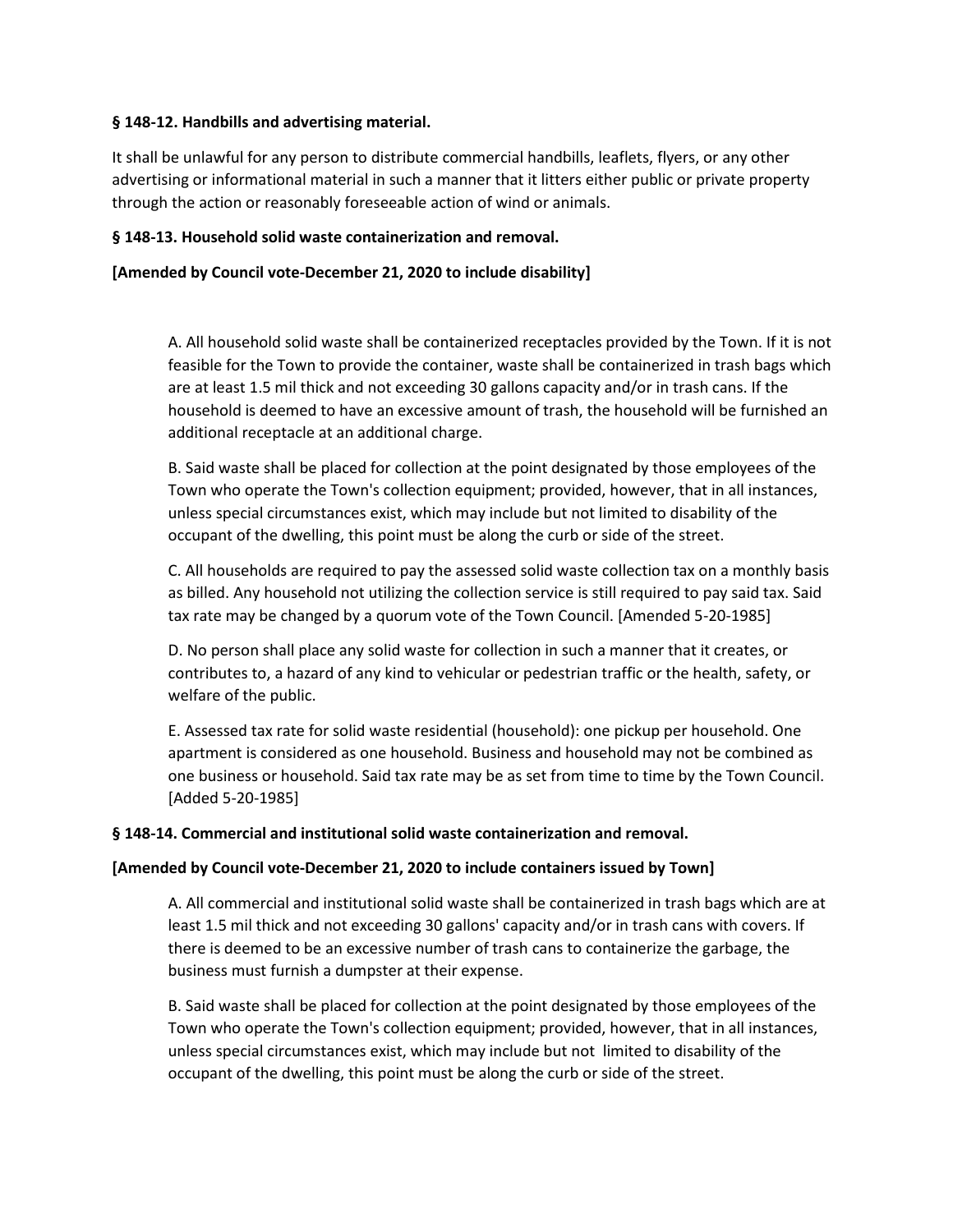C. All establishments are required to pay the assessed solid waste collection tax on a monthly basis as billed in accordance with the rate schedule set from time to time by the Town Council. Any establishment not utilizing the collection service is still required to pay the tax. Said tax rate may be changed by a quorum vote of the Town Council. [Amended 5-20-1985]

D. No person shall place any solid waste for collection in such a manner that it creates, or contributes to, a hazard of any kind to vehicular or pedestrian traffic or the health, safety or welfare of the public.

E. No person shall place for collection any large cardboard boxes, containers, wrapping or packaging materials, or similar such items or large quantities of smaller such items without first flattening and/or containerizing said item(s); provided, however, that cardboard boxes of a size which will fit into the receiving area of compactor trucks may be occasionally used to containerize other smaller cardboard boxes and packaging material so long as done in such a manner as not to promulgate litter or neighborhood blight.

#### **§ 148-15. School solid waste containerization and removal.**

A. Containerization and removal of the solid waste generated by the activities of the school system shall not be the responsibility of the Town; however, said waste shall be containerized in such a manner as to prevent or preclude its distribution by wind or animals.

B. No person shall use containerization equipment meant for the deposit of solid wastes generated by the activities of the school system for the deposit of any waste generated from any other source.

#### **§ 148-16. Bulk waste and brush.**

A. Bulk waste shall not be deposited into any litter receptacle, trash can, or container nor indiscriminately dumped.

B. The Town will provide free bulk waste and brush pick-up and haulage service during Spring Cleanup Week, and one additional free bulk waste pickup per year. Additional bulk waste pickups will be charged a fee per load. Large or heavy items of brush, including but not limited to tree limbs and trunks, must be cut, sawed, or split into manageable lengths and weights or they may not be loaded or hauled by Town personnel. The following guidelines must be followed: [Amended 5-20-1985]

(1) Trunks or branches three to six inches in diameter: no longer than six-foot lengths;

(2) Trunks and branches greater than six inches in diameter: no longer than four-foot lengths, but in no instance with any single piece weighing in excess of 150 pounds;

(3) Leaves must be bagged;

(4) Other types of brush and bulk waste must be prepared in such a manner as to make it as easily transportable as possible; and

(5) All waste referenced by this subsection must be placed for collection in the manner designated by § 148-13B hereof.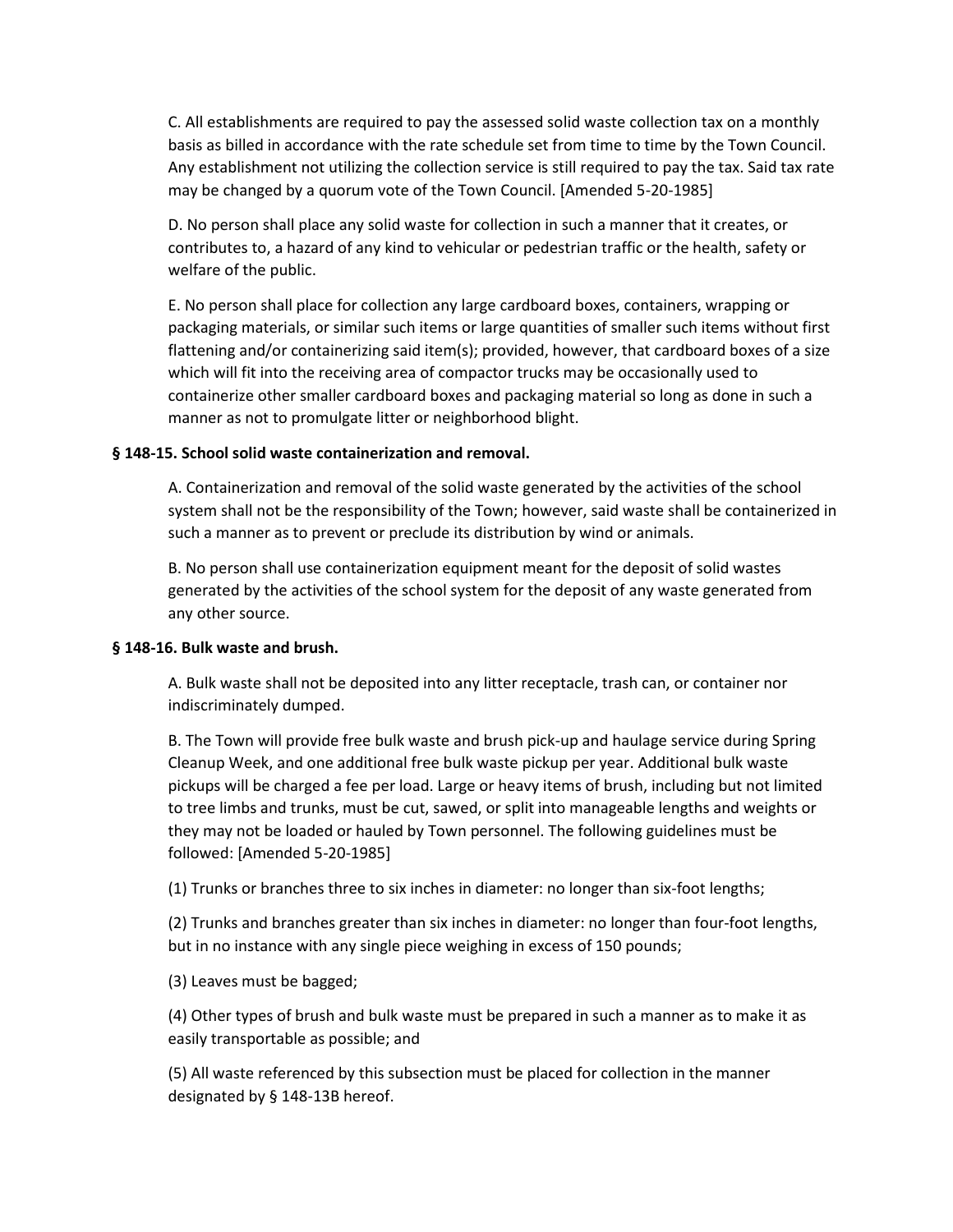C. Brush shall not be deposited into any litter receptacle, trash can, or container nor indiscriminately dumped.

# **§ 148-17. Proper litter receptacles, trash cans and containers.**

Any receptacle, trash can, or container which does not conform to Section 3 of this chapter shall be replaced by the owner or user of same upon written notice from the Town. Failure to do so within 90 days shall constitute a violation of this section and each day thereafter shall constitute a separate violation.

# **§ 148-18. Use of litter receptacles, trash cans and containers.**

A. It shall be unlawful for any person to damage or cause to be damaged any litter receptacle, trash can, or container.

B. It shall be unlawful for any person to deface or cause to be defaced any litter receptacle, trash can, or container.

C. It shall be unlawful for any person to set afire or cause to be set afire any litter receptacle, trash can, or container.

D. It shall be unlawful for any person to displace or cause to be displaced any litter receptacle, trash can, or container except those persons authorized to do so.

E. It shall be unlawful for any person to go through the contents of any litter receptacle, trash can, or container except those persons authorized to do so.

F. It shall be unlawful to deposit animal carcasses into any litter receptacle, trash can, or container.

G. No person shall place, deposit or dump any explosive, gasoline, gasoline derivative or other inflammable or noxious, poisonous, burning or other dangerous material in any litter receptacle, trash can, container or collection vehicle.

# **§ 148-19. Indiscriminate dumping or discarding of litter and solid waste.**

It shall be unlawful for any person to discard or dump any item or combination of items with a singular or combined volume of more than 12 cubic inches along any public or private property, as such is defined herein, of any of the types of waste listed herein, either explicitly or by inference, including animal carcasses, except in a proper receptacle for that type of waste or in an area approved for such use by the Town and the State Department of Health.

# **§ 148-20. Inoperative motor vehicles prohibited; storage of motor vehicle parts.**

A. It shall be unlawful for any person, firm or corporation to keep, except within an enclosed building or structure, or otherwise shielded from public from public view, on any public or private property any motor vehicle, trailer or semi-trailer, as such are defined in § 148-2 of this chapter, the condition of which is such that it is economically impractical to make them operative; provided, however, that the provisions of this section shall not apply to a properly licensed business which on the date of passage of this chapter is regularly engaged in business as an automobile dealer, salvage dealer, or scrap processor.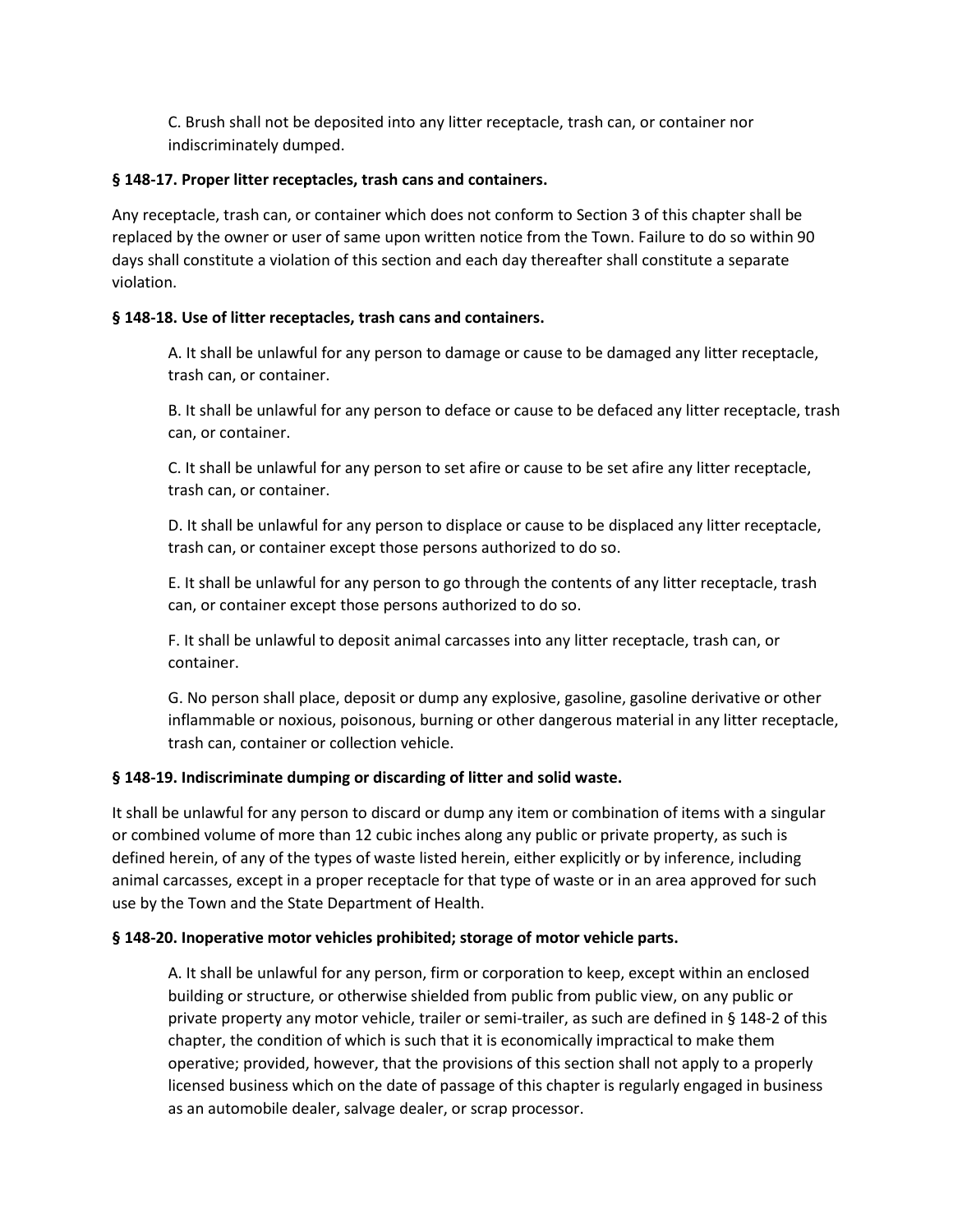B. The accumulation and storage of parts of motor vehicles on private or public property or rights-of-way shall be unlawful except within an enclosed building a structure or otherwise in a manner which shields them from public view.

### **§ 148-21. Remove of inoperative vehicles or parts.**

A. If any person empowered to issue citations under this chapter finds any violation of § 148-20, he shall make diligent search and inquiry to determine the record owner of the land upon which the vehicle or parts are located and/or the owner of said vehicle or parts and shall notify said owner that he had found such violation and the nature thereof. He shall demand and it shall be the duty of the record owner of the land, or vehicle, or parts, to cause such vehicle or parts to be removed from the property forthwith and taken to an authorized place of storage or disposal.

B. The owner of the property on which the same is stored or located or the owner of the vehicle or parts or either of them shall remove same within 30 days of the date of mailing or service of the notice.

C. If the mailing address of the owner of the land and the owner of the vehicle or parts is not known and diligent search has been made to determine same and the land is unoccupied and the owner has no agent in the Town nor within the county, such notice shall be posted upon such land as notice to the owner thereof.

D. If the violation described in the notice has not been remedied within 30 days after the mailing or serving thereof, then the owner of the land on which the vehicle or parts are located or the owner of the vehicle or parts, or either of them, shall be deemed guilty of a misdemeanor for maintaining a public nuisance and debris and subject to fines as detailed in § 148-23 hereof. In addition, the Town shall have an injunctive action for any continuing or anticipated violation of this section. Each day that the offending vehicle(s) or parts are allowed to remain on the property in violation of this chapter after the passage of 30 days shall constitute a separate violation.

### **§ 148-22. Antique vehicles.**

The provisions of this chapter shall not be deemed to apply to antique vehicles, as defined herein, which are capable of being repaired or restored, and the parts necessary for such repairing or restoration; provided:

A. A bona fide effort is being made to repair or restore such vehicle; and

B. Such vehicle and parts are covered so as to shield them from public view; protect them from the weather and make them unsuitable as a hiding place for snakes, rats, or vermin. Such shield shall be constructed of wood, metal, masonry, or vegetative material which should be of such density as to screen said automobile and automobile parts from public view and shall be constructed and thereafter maintained in such a manner as not to create or perpetuate neighborhood blight.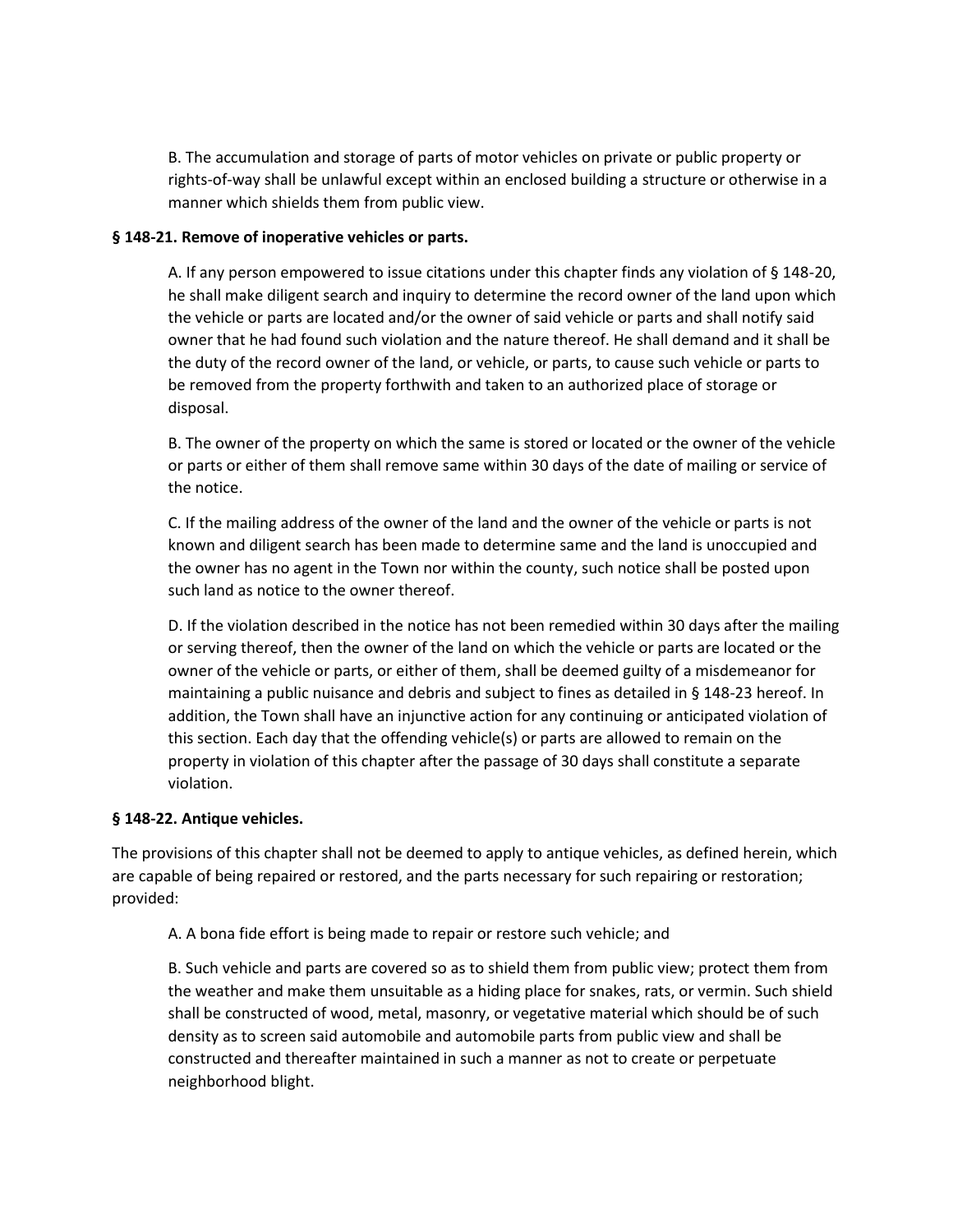#### **§ 148-23. Enforcement; violations and penalties.**

#### **[Amended by Council vote-December 21, 2020 to include unlawful acts]**

A. It shall be unlawful for any person to drop, discard, deposit, or otherwise dispose of litter in or upon any public or private property within the corporate limits of the Town of Pennington Gap except in litter receptacles, trash cans, containers or in a permitted disposal site.

B. When a violation of this section has been observed by any person, and the matter dumped or disposed of has been ejected from a motor vehicle, the owner or operator of such motor vehicle shall be presumed to be the person ejecting such trash, garbage, refuse, or other unsightly matter; provided, however, that such presumption shall be rebuttable by competent evidence.

C. Enforcement officers of the Pennington Gap Police Department, Lee County Sheriff's Department, State Police, Virginia Division of Game and Inland Fisheries and all other police agencies with the power to arrest are hereby empowered to issue citations to or arrest persons violating any provision of this chapter, and may serve and execute all warrants and other processes issued in enforcing the provisions of this chapter.

D. The personnel of the following departments are empowered to issue citations only: Solid Waste Collection.

E. Prosecution for a violation of any provision of this chapter may be initiated by any law enforcement officer who witnesses such offense or who discovers an article of litter bearing a person's name or address, liberally distributed on the property of another, on any public highway, street or road, upon a public park or recreation area, or upon any other public property except property that is designated as a permitted disposal site. Such prosecution may be initiated by any private citizen, who witnesses an offense or discovers evidence.

F. Articles of litter bearing a person's name or address, found liberally distributed on the private property of another, or on any public property as designated herein, shall be presumed to be the property of such person whose name or address appears thereon, and that such person placed such article of litter; provided, however, that such presumption shall be rebuttable by competent evidence.

G. Violations of §§ 148-6B, 148-17, 148-18C and 148-18G shall be Class 1 misdemeanors.

### **§ 148-24. Displacement of private waste companies.** [Added 6-19-2000 by Ord. No. 3-2000]

A. Pursuant to the Code of Virginia, § 15.2-934, the Town of Pennington Gap, Virginia shall become the exclusive provider of garbage, trash or refuse collection service, displacing all private collection companies, now serving the Town of Pennington Gap, Virginia, five years from the date this amendment to the Litter Control and Solid Waste Disposal Ordinance is passed. If said private collection company operating in the Town of Pennington Gap shall cease to provide service within the displacement area, at any time within the five-year displacement period, then said five-year displacement period shall lapse as to that company. All other private companies not now collecting garbage, trash or refuse are hereby immediately prohibited from engaging in garbage, trash and refuse collection from this date forward. The definitions for the term